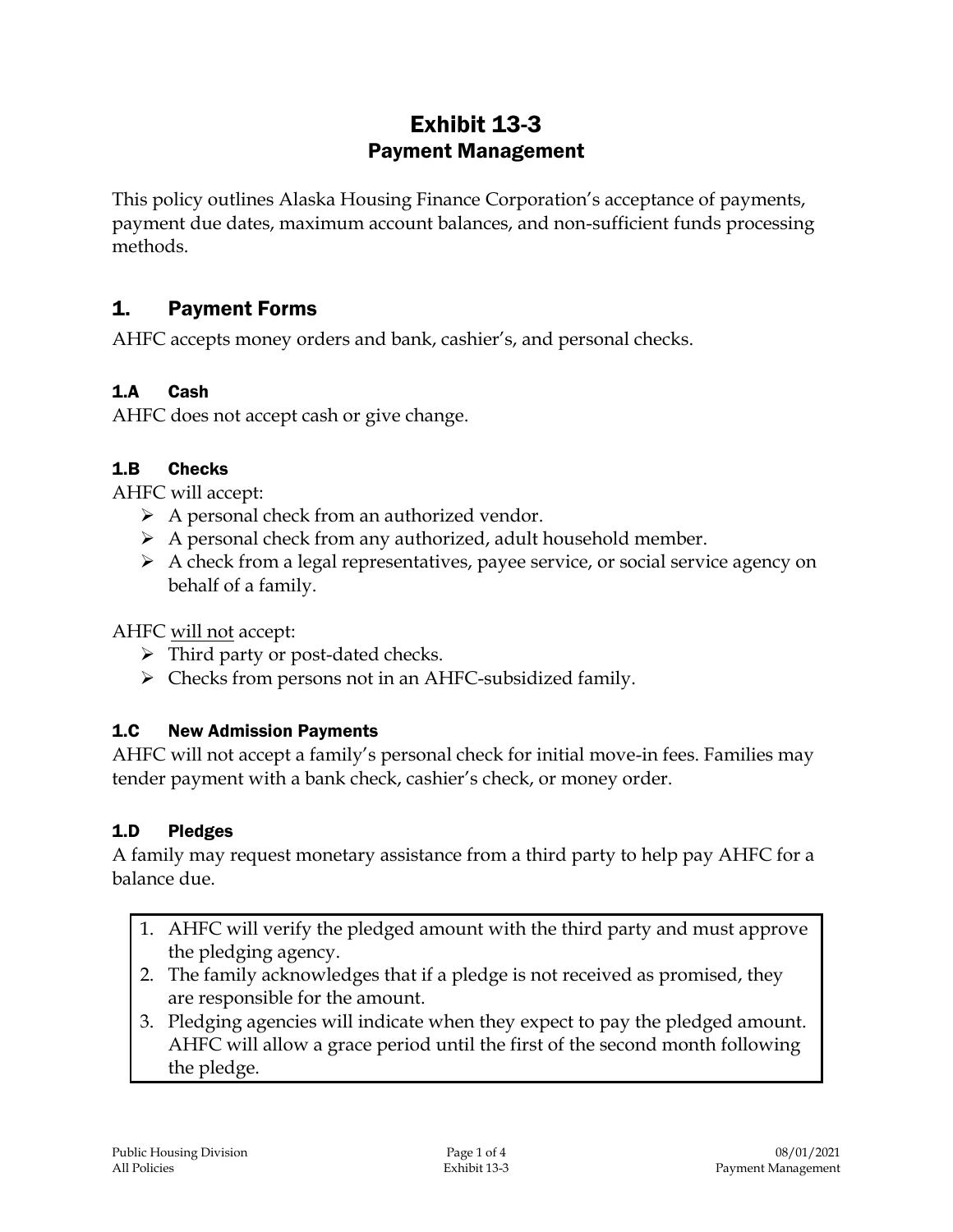# 2. Payment Locations

When requesting payment for a debt, AHFC will advise the debtor where payment may be tendered.

### 2.A Office

The local office address and hours of operation are provided to debtors.

#### 2.B Mail

Debtors that choose to mail payments to AHFC are responsible for timely receipt of payment. Payments received through the mail must be received by the end of the grace period to avoid any late fee or late notice.

#### 2.C Drop Box

If an office location has a drop box, debtors are notified where it is. When the end of the grace period falls on a weekend or holiday, any payments in the drop box at first pickup, following the weekend or holiday, are not considered late. Any payments left in the drop box after the first pick-up are late.

# 3. Payment Due Dates

AHFC will notify debtors of all payment due dates in writing. If charges are subject to a grievance procedure, charges are due in full upon expiration of the grievance request period.

### 3.A Grace Period

AHFC offers a grace period for payment of monthly rent or installment payments.

- $\triangleright$  Housing Choice Voucher debtors have until the close of business on the seventh  $(7<sup>th</sup>)$  day of each month to make their required payment agreement payments without penalty.
- $\triangleright$  Public Housing– debtors have until the close of business on the seventh (7<sup>th</sup>) day of each month to make their required monthly rent and payment agreement payments without penalty.
- $\triangleright$  S8N Multifamily Housing debtors have until the close of business on the fifth (5th) day of each month to make their required monthly rent and payment agreement payments without penalty.
- $\triangleright$  Unassisted Housing debtors have until the close of business on the sixth (6<sup>th</sup>) day of each month to make their required monthly rent and payment agreement payments without penalty.

Payments tendered or received after the expiration of the grace period are late and may be subject to an additional fee or penalty. See the section above regarding the Drop Box.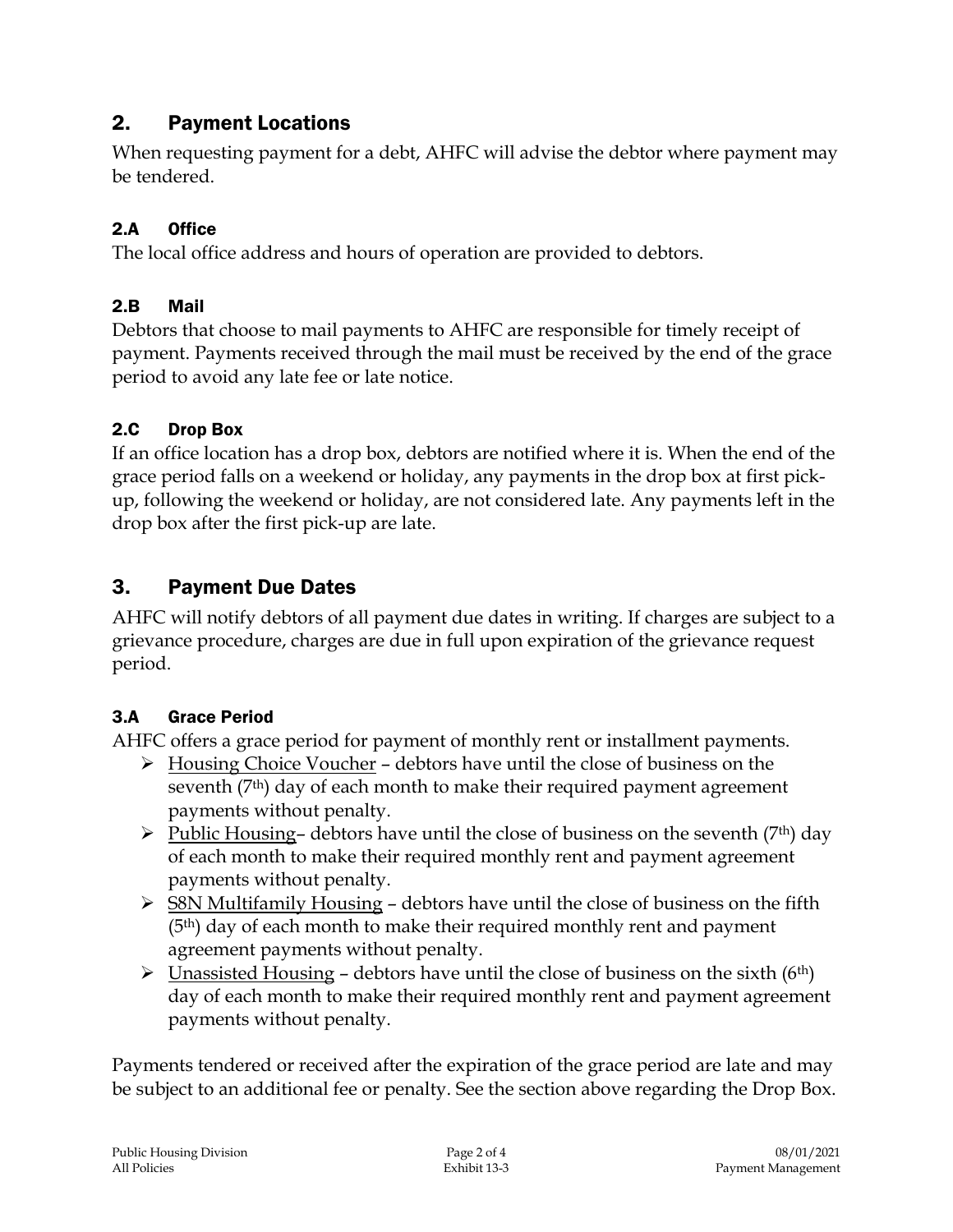### 3.B Demand Notice Payment Due Date

Once a notice demanding payment in full of a debt has been served, a regional manager may grant an exception to the payment due date for no more than ten (10) business days.

### 3.C Partial Payments

Effective the first day of each month, the full amount or balance remaining of the monthly rent, payment agreement installment, or other monies owed are due in full. AHFC will accept partial payment during the month toward any debt unless the debtor has received a notice demanding payment in full.

### 3.D Maximum Account Balance and Minimum Payments

### HUD Regulation 24 CFR 960.253(c)

(4) The PHA may elect to establish policies regarding the frequency of utility reimbursement payments for payments made to the family.

(i) The PHA will have the option of making utility reimbursement payments not less than once per calendar-year quarter, for reimbursements totaling \$45 or less per quarter. In the event a family leaves the program in advance of its next quarterly reimbursement, the PHA must reimburse the family for a prorated share of the applicable reimbursement. PHAs exercising this option must have a hardship policy in place for tenants.

### HUD Regulation 24 CFR 982.514

(c) The PHA may elect to establish policies regarding the frequency of utility reimbursement payments for payments made to the family.

(1) The PHA will have the option of making utility reimbursement payments not less than once per calendar-year quarter, for reimbursements totaling \$45 or less per quarter. In the event a family leaves the program in advance of its next quarterly reimbursement, the PHA would be required to reimburse the family for a prorated share of the applicable reimbursement. PHAs exercising this option must have a hardship policy in place for tenants.

### AHFC Policy

- 1. AHFC will allow a maximum credit equal to two (2) month's rent to accumulate to an account. Credits over that amount will be refunded.
- 2. For any required minimum, monthly, or down payments, AHFC may accept an amount that is larger than the amount due to reduce the family's debt.
- 3. Utility reimbursements with small monthly credits will be accumulated by AHFC for a maximum period of three (3) months or a balance of \$45, whichever occurs first. AHFC will then refund these credit balances.